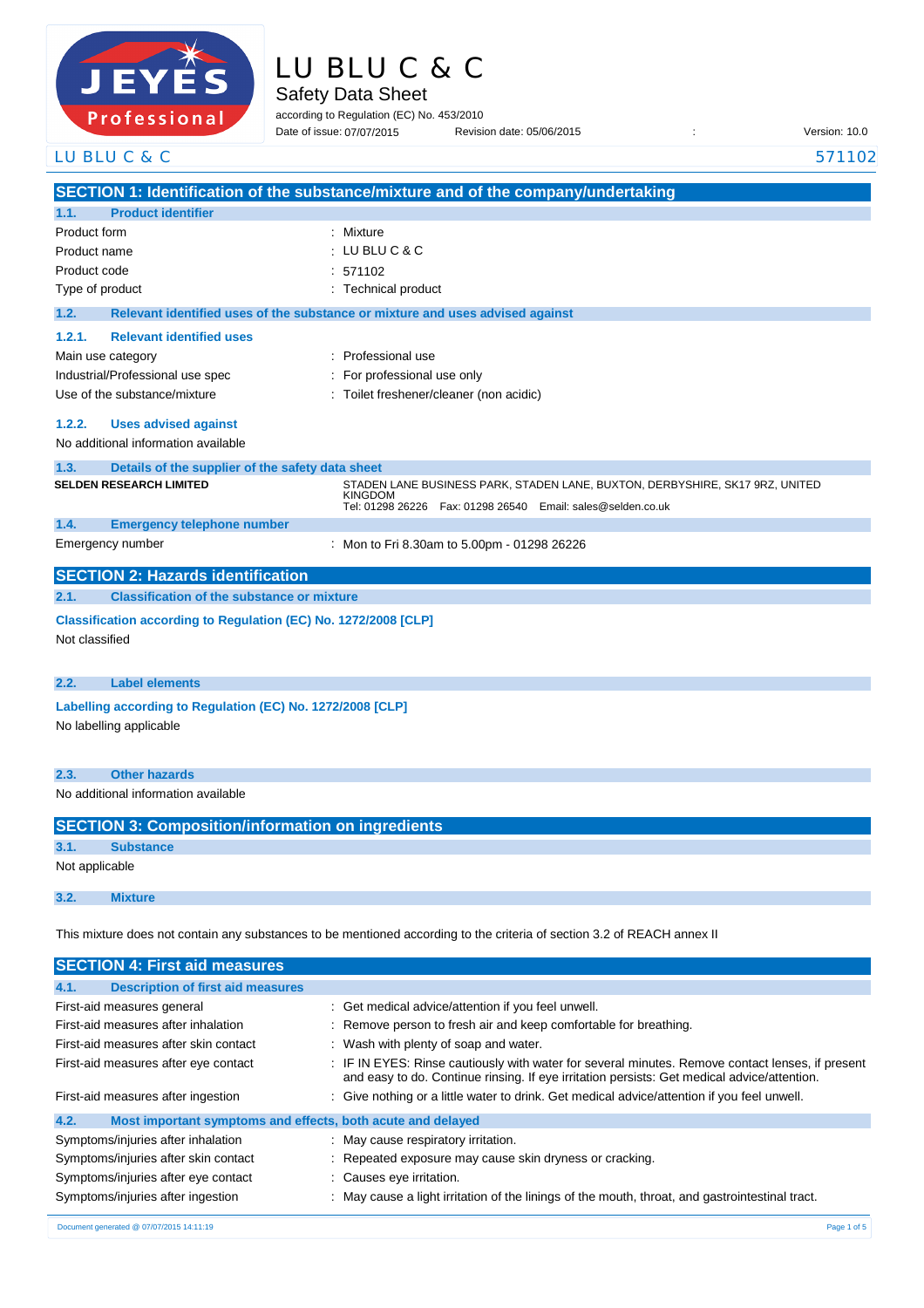# LU BLU C & C 571102

# Safety Data Sheet

according to Regulation (EC) No. 453/2010

| $100$ and $100$ is a complete to $100$ .                             |                                                                                                                                   |
|----------------------------------------------------------------------|-----------------------------------------------------------------------------------------------------------------------------------|
| 4.3.                                                                 | Indication of any immediate medical attention and special treatment needed                                                        |
| Treat symptomatically.                                               |                                                                                                                                   |
| <b>SECTION 5: Firefighting measures</b>                              |                                                                                                                                   |
| <b>Extinguishing media</b><br>5.1.                                   |                                                                                                                                   |
| Suitable extinguishing media                                         | : Carbon dioxide. Dry powder. Foam.                                                                                               |
| 5.2.<br>Special hazards arising from the substance or mixture        |                                                                                                                                   |
| No additional information available                                  |                                                                                                                                   |
| 5.3.<br><b>Advice for firefighters</b>                               |                                                                                                                                   |
| No additional information available                                  |                                                                                                                                   |
| <b>SECTION 6: Accidental release measures</b>                        |                                                                                                                                   |
| 6.1.                                                                 | Personal precautions, protective equipment and emergency procedures                                                               |
| 6.1.1.<br>For non-emergency personnel                                |                                                                                                                                   |
| <b>Emergency procedures</b>                                          | : Evacuate unnecessary personnel.                                                                                                 |
| 6.1.2.<br>For emergency responders                                   |                                                                                                                                   |
| Protective equipment                                                 | : Use personal protective equipment as required.                                                                                  |
| 6.2.<br><b>Environmental precautions</b>                             |                                                                                                                                   |
| Avoid release to the environment.                                    |                                                                                                                                   |
| 6.3.<br>Methods and material for containment and cleaning up         |                                                                                                                                   |
| For containment                                                      | : Collect spillage.                                                                                                               |
| Methods for cleaning up                                              | : Soak up spills with inert solids, such as clay or diatomaceous earth as soon as possible.                                       |
| 6.4.<br><b>Reference to other sections</b>                           |                                                                                                                                   |
|                                                                      | For further information refer to section 8: "Exposure controls/personal protection". For further information refer to section 13. |
| <b>SECTION 7: Handling and storage</b>                               |                                                                                                                                   |
| <b>Precautions for safe handling</b><br>7.1.                         |                                                                                                                                   |
| Precautions for safe handling                                        | : Avoid contact with eyes.                                                                                                        |
| Hygiene measures                                                     | : Do not eat, drink or smoke when using this product.                                                                             |
| 7.2.<br>Conditions for safe storage, including any incompatibilities |                                                                                                                                   |
| <b>Technical measures</b>                                            | : Does not require any specific or particular technical measures.                                                                 |
| Storage conditions<br>Incompatible products                          | : Keep container closed when not in use.<br>: Oxidizing agent. Strong acids. Strong bases.                                        |
| Special rules on packaging                                           | : Keep only in original container.                                                                                                |
| 7.3.<br>Specific end use(s)                                          |                                                                                                                                   |
| No additional information available                                  |                                                                                                                                   |
| <b>SECTION 8: Exposure controls/personal protection</b>              |                                                                                                                                   |
| <b>Control parameters</b><br>8.1.                                    |                                                                                                                                   |
| No additional information available                                  |                                                                                                                                   |
|                                                                      |                                                                                                                                   |
| 8.2.<br><b>Exposure controls</b>                                     |                                                                                                                                   |
| No additional information available                                  |                                                                                                                                   |
| <b>SECTION 9: Physical and chemical properties</b>                   |                                                                                                                                   |
| Information on basic physical and chemical properties<br>9.1.        |                                                                                                                                   |
| Physical state                                                       | : Liquid                                                                                                                          |
| Colour                                                               | $:$ Blue.                                                                                                                         |
| Odour                                                                | : characteristic.                                                                                                                 |
| Odour threshold                                                      | No data available                                                                                                                 |
| pH                                                                   | No data available                                                                                                                 |
| Relative evaporation rate (butylacetate=1)                           | No data available                                                                                                                 |
| Melting point                                                        | No data available                                                                                                                 |
| Freezing point                                                       | No data available                                                                                                                 |
| Boiling point<br>Flash point                                         | : No data available<br>No data available                                                                                          |
| Auto-ignition temperature                                            | No data available                                                                                                                 |
|                                                                      |                                                                                                                                   |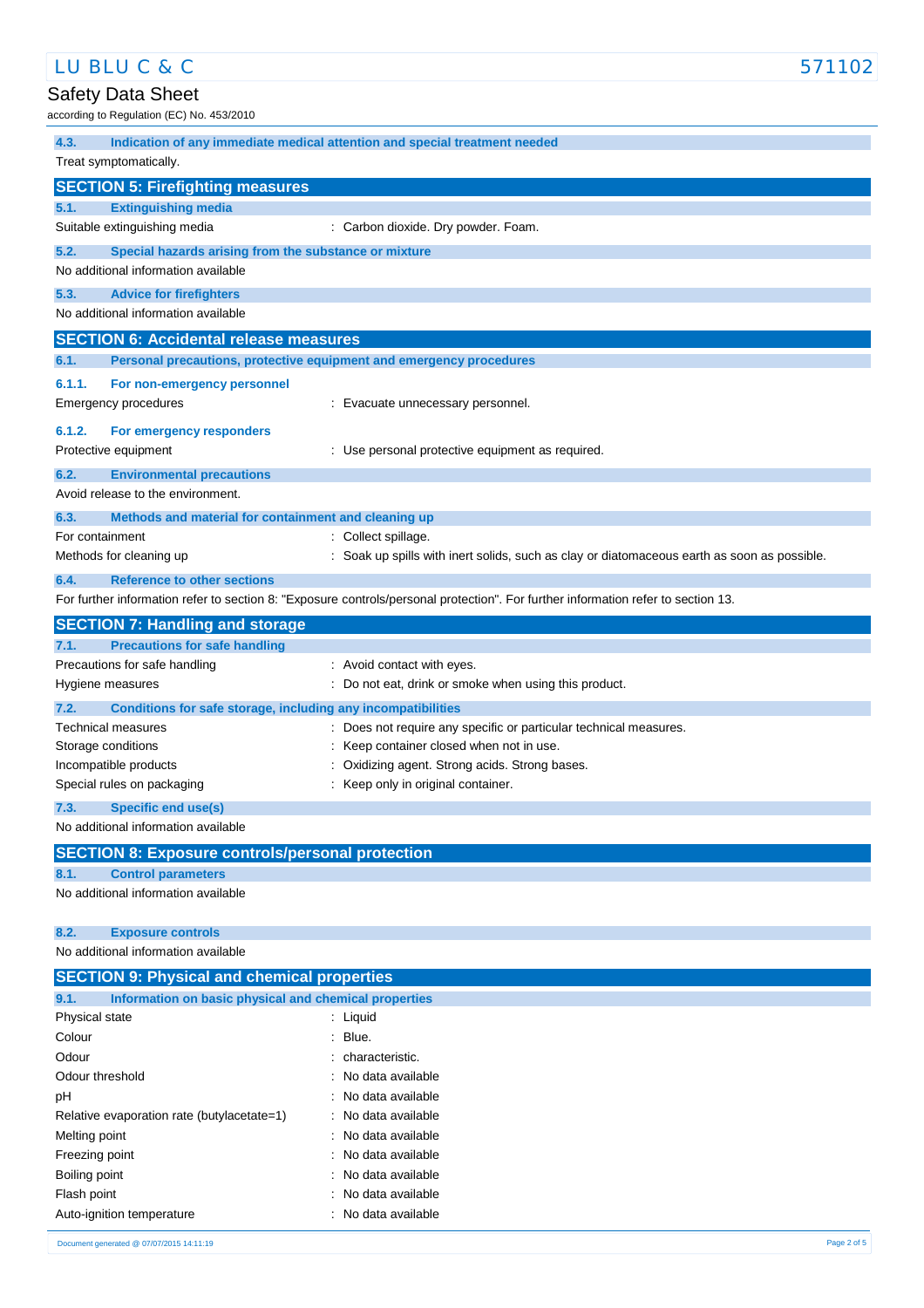## Safety Data Sheet

according to Regulation (EC) No. 453/2010

| Decomposition temperature        | No data available   |
|----------------------------------|---------------------|
| Flammability (solid, gas)        | No data available   |
| Vapour pressure                  | No data available   |
| Relative vapour density at 20 °C | No data available   |
| Relative density                 | : No data available |
| Solubility                       | : No data available |
| Log Pow                          | : No data available |
| Viscosity, kinematic             | : No data available |
| Viscosity, dynamic               | : No data available |
| Explosive properties             | : No data available |
| Oxidising properties             | : No data available |
| <b>Explosive limits</b>          | : No data available |

#### **9.2. Other information**

No additional information available

|       | <b>SECTION 10: Stability and reactivity</b> |
|-------|---------------------------------------------|
| 10.1. | <b>Reactivity</b>                           |
|       | No additional information available         |
| 10.2. | <b>Chemical stability</b>                   |
|       | Stable under normal conditions.             |
| 10.3. | <b>Possibility of hazardous reactions</b>   |
|       | No additional information available         |
| 10.4. | <b>Conditions to avoid</b>                  |
|       | No additional information available         |
| 10.5. | <b>Incompatible materials</b>               |
|       | No additional information available         |
| 10.6. | <b>Hazardous decomposition products</b>     |
|       | No additional information available         |

| <b>SECTION 11: Toxicological information</b>          |                  |
|-------------------------------------------------------|------------------|
| Information on toxicological effects<br>11.1.         |                  |
| Acute toxicity                                        | : Not classified |
| Skin corrosion/irritation                             | : Not classified |
| Serious eye damage/irritation                         | : Not classified |
| Respiratory or skin sensitisation                     | : Not classified |
| Germ cell mutagenicity                                | : Not classified |
| Carcinogenicity                                       | : Not classified |
| Reproductive toxicity                                 | Not classified   |
| Specific target organ toxicity (single exposure)      | : Not classified |
| Specific target organ toxicity (repeated<br>exposure) | : Not classified |
| Aspiration hazard                                     | : Not classified |

#### **12.1. Toxicity**

No additional information available

|       | Document generated @ 07/07/2015 14:11:19  | Page 3 of 5 |
|-------|-------------------------------------------|-------------|
|       | No additional information available       |             |
| 12.5. | <b>Results of PBT and vPvB assessment</b> |             |
|       | No additional information available       |             |
| 12.4. | <b>Mobility in soil</b>                   |             |
|       | No additional information available       |             |
| 12.3. | <b>Bioaccumulative potential</b>          |             |
|       | No additional information available       |             |
| 12.2. | <b>Persistence and degradability</b>      |             |
|       |                                           |             |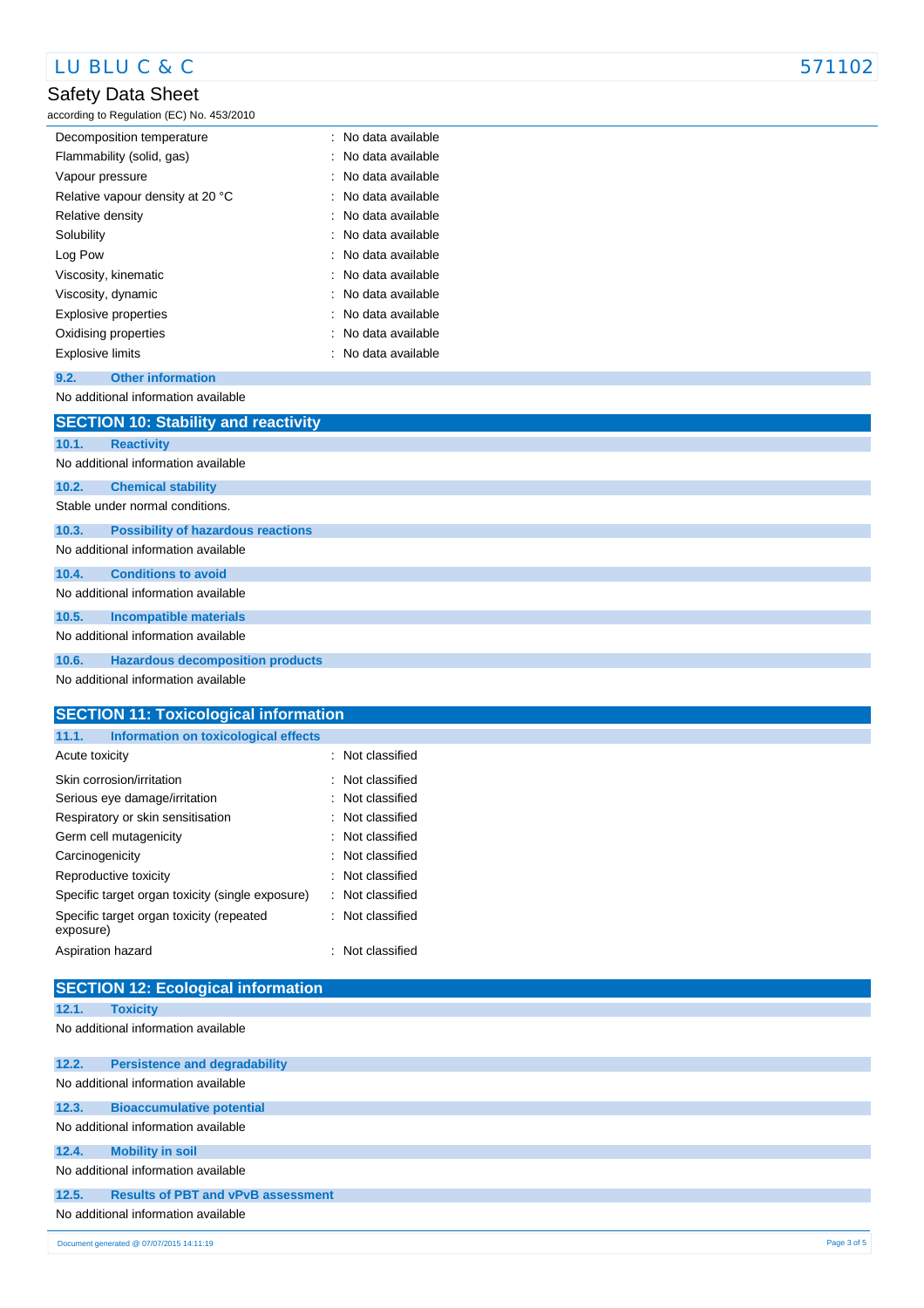| LU BLU C & C                                                                                            |                                                                          | 571102 |
|---------------------------------------------------------------------------------------------------------|--------------------------------------------------------------------------|--------|
| Safety Data Sheet                                                                                       |                                                                          |        |
| according to Regulation (EC) No. 453/2010                                                               |                                                                          |        |
| <b>Other adverse effects</b><br>12.6.                                                                   |                                                                          |        |
| No additional information available                                                                     |                                                                          |        |
| <b>SECTION 13: Disposal considerations</b>                                                              |                                                                          |        |
| 13.1.<br><b>Waste treatment methods</b>                                                                 |                                                                          |        |
| No additional information available                                                                     |                                                                          |        |
| <b>SECTION 14: Transport information</b>                                                                |                                                                          |        |
| In accordance with ADR / RID / IMDG / IATA / ADN                                                        |                                                                          |        |
| 14.1.<br><b>UN number</b>                                                                               |                                                                          |        |
| Not regulated for transport                                                                             |                                                                          |        |
| <b>UN proper shipping name</b><br>14.2.<br>Proper Shipping Name (ADR)                                   | : Not applicable                                                         |        |
| Proper Shipping Name (IMDG)                                                                             | Not applicable                                                           |        |
| Proper Shipping Name (IATA)                                                                             | : Not applicable                                                         |        |
| 14.3.<br><b>Transport hazard class(es)</b>                                                              |                                                                          |        |
| <b>ADR</b>                                                                                              |                                                                          |        |
| Transport hazard class(es) (ADR)                                                                        | : Not applicable                                                         |        |
| <b>IMDG</b>                                                                                             |                                                                          |        |
| Transport hazard class(es) (IMDG)                                                                       | : Not applicable                                                         |        |
|                                                                                                         |                                                                          |        |
| <b>IATA</b>                                                                                             |                                                                          |        |
| Transport hazard class(es) (IATA)                                                                       | : Not applicable                                                         |        |
|                                                                                                         |                                                                          |        |
| 14.4.<br><b>Packing group</b>                                                                           |                                                                          |        |
| Packing group (ADR)                                                                                     | Not applicable                                                           |        |
| Packing group (IMDG)<br>Packing group (IATA)                                                            | Not applicable<br>: Not applicable                                       |        |
| 14.5.<br><b>Environmental hazards</b>                                                                   |                                                                          |        |
| Dangerous for the environment                                                                           | $:$ No                                                                   |        |
| Marine pollutant                                                                                        | : No                                                                     |        |
| Other information                                                                                       | : No supplementary information available                                 |        |
|                                                                                                         |                                                                          |        |
| 14.6.<br><b>Special precautions for user</b>                                                            |                                                                          |        |
| - Overland transport                                                                                    |                                                                          |        |
| No data available                                                                                       |                                                                          |        |
| - Transport by sea                                                                                      |                                                                          |        |
| No data available                                                                                       |                                                                          |        |
| - Air transport                                                                                         |                                                                          |        |
| No data available                                                                                       |                                                                          |        |
| 14.7.                                                                                                   | Transport in bulk according to Annex II of MARPOL 73/78 and the IBC Code |        |
| Not applicable                                                                                          |                                                                          |        |
| <b>SECTION 15: Regulatory information</b>                                                               |                                                                          |        |
| Safety, health and environmental regulations/legislation specific for the substance or mixture<br>15.1. |                                                                          |        |
| 15.1.1.<br><b>EU-Regulations</b>                                                                        |                                                                          |        |
| Contains no substances with Annex XVII restrictions                                                     |                                                                          |        |
| 15.1.2.<br><b>National regulations</b>                                                                  |                                                                          |        |
|                                                                                                         |                                                                          |        |
| Germany                                                                                                 |                                                                          |        |
| 12th Ordinance Implementing the Federal<br>Immission Control Act - 12. BlmSchV                          | : Is not subject of the 12. BImSchV (Hazardous Incident Ordinance)       |        |
|                                                                                                         |                                                                          |        |

 $\sqrt{2}$